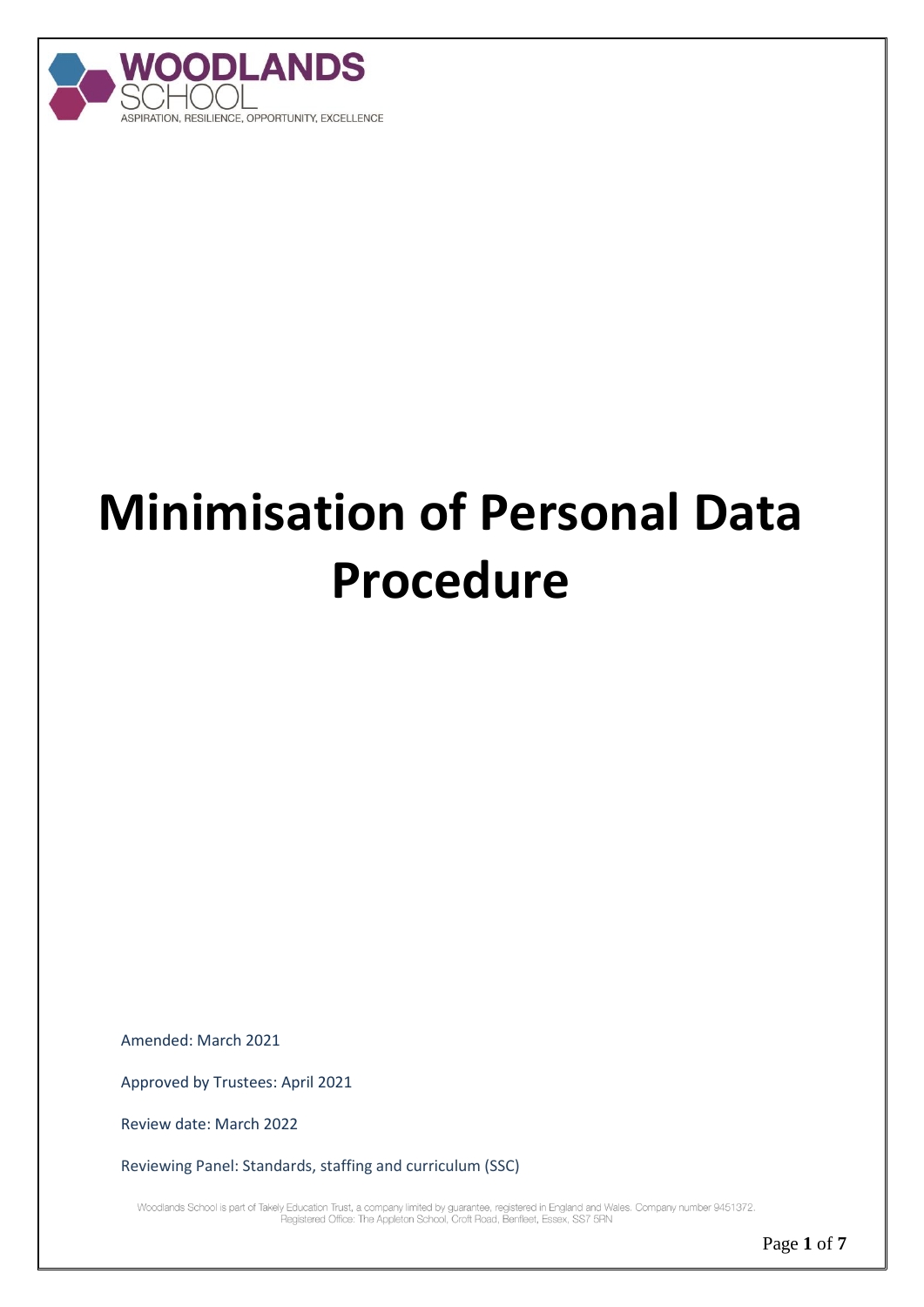### Contents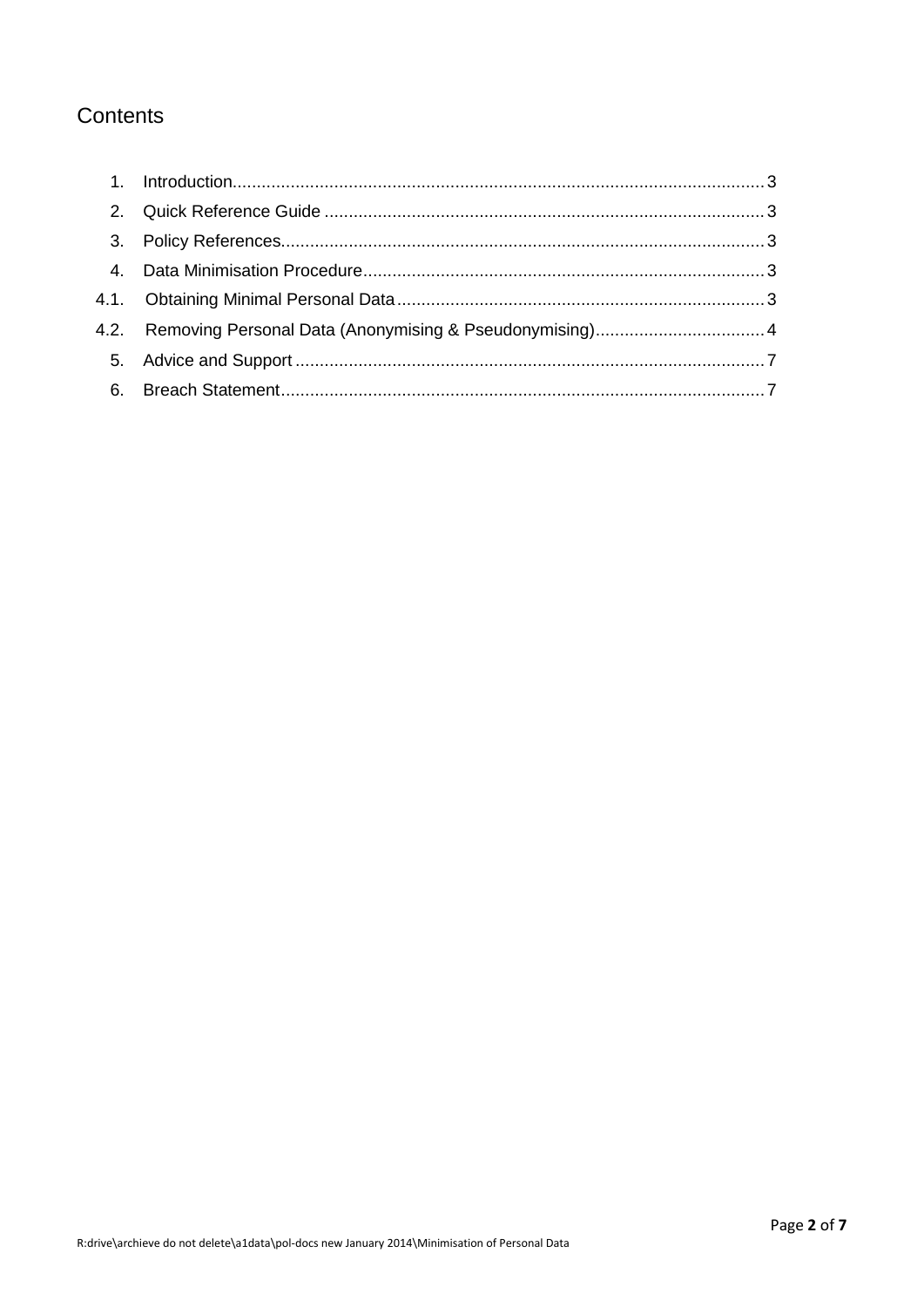#### <span id="page-2-0"></span>**1. Introduction**

#### <span id="page-2-1"></span>**2. Quick Reference Guide**

 The Data Protection Act 2018 applies the GDPR which includes principle e) which states personal data shall be:

> Kept in a form which permits identification of data subjects for no longer than is necessary for the purposes for which they are processed

- Identifiable personal data must only be used where it is not possible to meet your objective with depersonalised data
- Wherever possible identifiable personal data should be replaced with anonymised or pseudonymised data
- You must ensure that personal data is anonymised/pseudonymised using a[n industry standard](#page-4-0)
- Individuals have the right to be told when you are using their personal data, even if anonymised/pseudonymised
- Appropriate safeguards must be in place when publishing anonymised/pseudonymised datasets.

#### <span id="page-2-2"></span>**3. Policy References**

- 3.1. This procedure is a requirement of the following policies:
	- Data Protection Policy

#### <span id="page-2-3"></span>**4. Data Minimisation Procedure**

#### <span id="page-2-4"></span>*4.1. Obtaining Minimal Personal Data*

#### **4.1.2 Legal Requirement**

Data Protection law requires all Organisations to ensure that the personal data they obtain and process is limited to the minimal amount required to effectively achieve the purpose for which it was obtained:

*Personal data shall be: "adequate, relevant and limited to what is necessary in relation to the purposes for which they are processed"*

General Data Protection Regulations 2016, Article 5(c)

#### **4.2.2 Privacy by Design**

In order to comply with the requirement of Principle 5(c), and to be able to evidence to the Regulator that compliance is embedded within the privacy culture of the organisation, the following measures must be in place:

- *Record of Processing Activity*
	- $\circ$  All flows of personal data into the Organisation must be identified on the Data Lifecycle Mapping element of our Record of Processing Activity.
	- $\circ$  From this data, we can ensure we identify all instances where personal data is obtained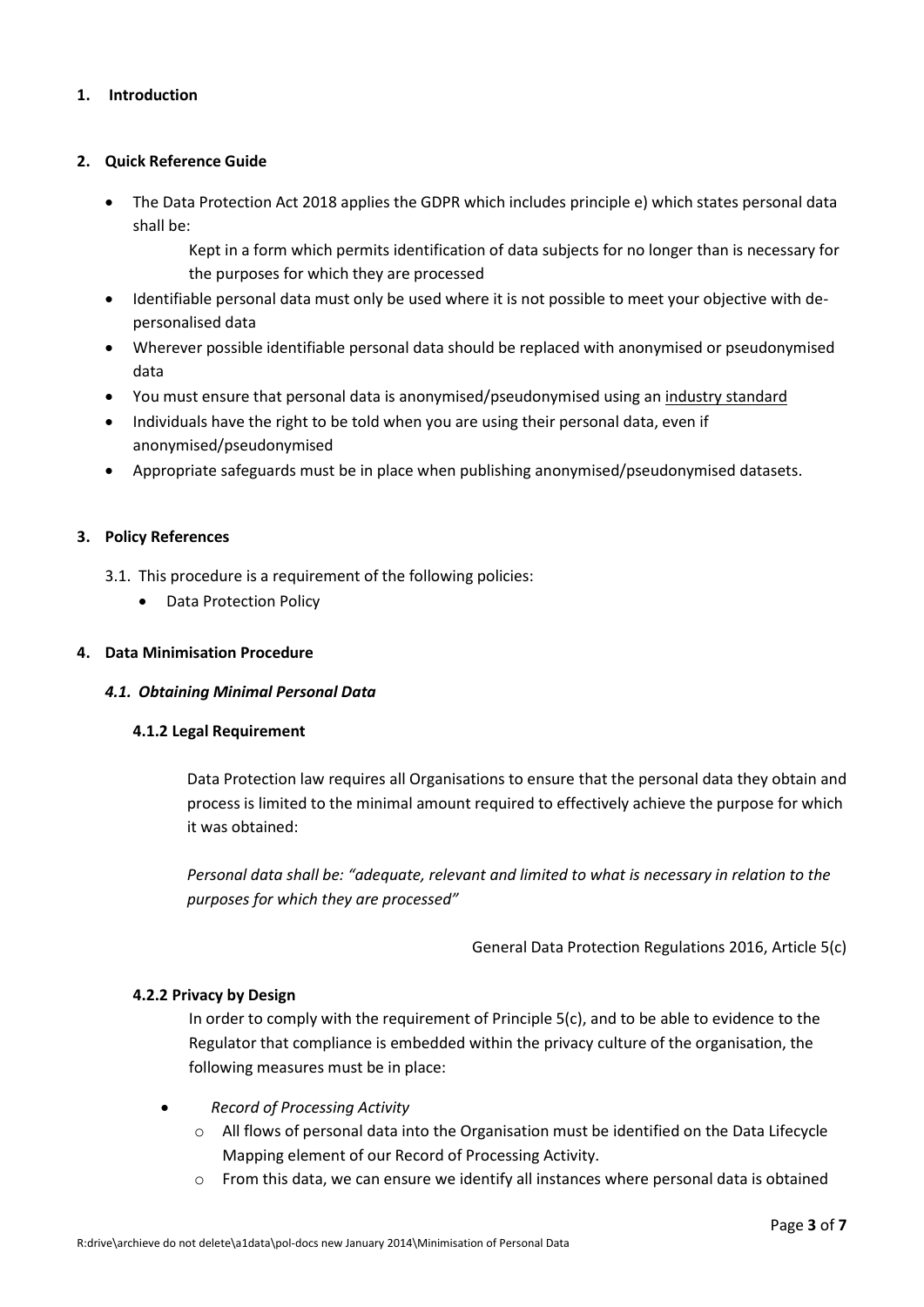- $\circ$  From this basis we can ensure that all methods of collecting personal information from Data Subjects are reviewed to ensure that they are provided with or linked to a Privacy Notice which includes detail compliant with the law.
- *Data Collection*
	- The Data Collection forms (i.e. the means by which the Data Subject provides personal data to us) must be reviewed to ensure they gather only information that is relevant to the stated purposes
	- Forms must actively limit the scope for Data Subjects to provide additional superfluous personal data, making good use of tick boxes, clearly worded text boxes specifying what data is required, and avoiding the use of 'free-text' boxes where narrative responses invite uncontrolled provision of data.
	- Forms should avoid requesting 'desirable' or 'nice-to-have' data as by definition this is not 'necessary' to fulfil the stated purposes.
- *Privacy/ Data Protection Impact Assessments*
	- All activities which obtain personal data must be reviewed to assess whether an Impact Assessment is required to fully consider the legality of the processing of personal data under Data Protection law
	- The Privacy Impact Assessment (and the Data Protection Impact Assessment for 'high risk' processing) require an Owner to confirm that an accurate Privacy Notice is in place and that the Principle under Article 5(c) is being met. This means the organisation is satisfied that the activity:
		- o Clearly explains what the purpose of obtaining the data is for
		- o We obtain only the data that is necessary to fulfil that purpose
	- The approved Assessment(s) for new activities and reviews of existing and future activities will provide evidence to the regulator that the organisation has a comprehensive procedure for ensuring that only minimal personal data is being processed.

#### <span id="page-3-0"></span>*4.2. Removing Personal Data (Anonymising & Pseudonymising)*

#### **4.1.2 Legal Requirement**

The use of anonymisation and pseudonymisation can further support the requirement under Article 5(c) by allowing the processing of data having removed the personally identifiable elements yet retaining associated data to undertake useful research/ analysis.

#### **4.2.2 Terms:**

**Anonymisation:** is the removal of information that could lead to an individual being identified, either on the basis of

- a) the removed information or
- b) the removed information combined with other information held.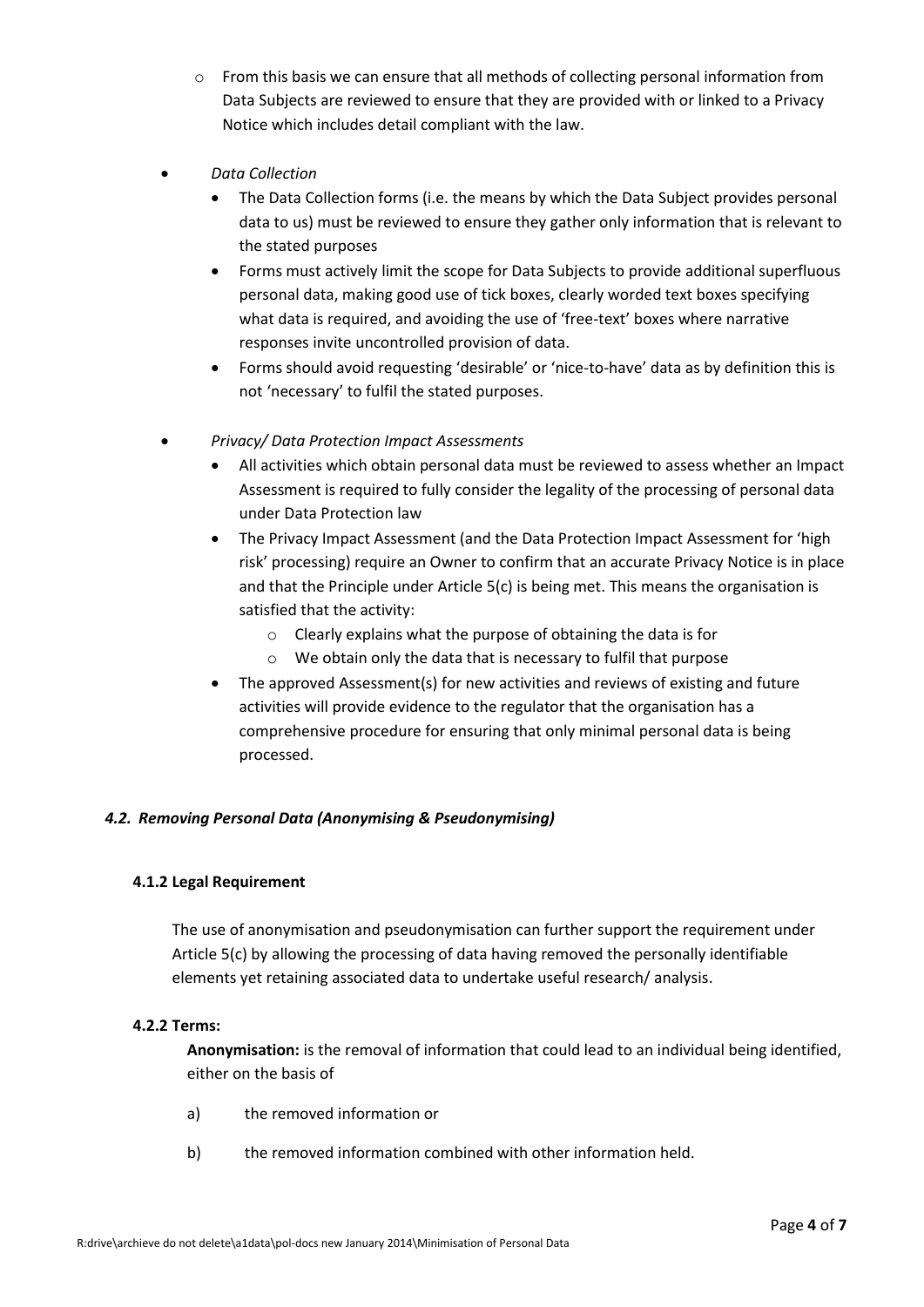**Pseudonymisation:** is a procedure by which the fields most likely to identify an individual within a data record are replaced by one or more artificial identifiers, or pseudonyms. There can be a single pseudonym for a collection of replaced fields or a pseudonym per replaced field. The use of pseudonyms allows us to hold the original dataset to re-identify the data at a later date if it is necessary.

#### **4.3.2 Is Anonymised/ Pseudonymised data Personal Data?**

There is a clear view that where an organisation converts personal data into an anonymised form and discloses it, this will not be considered a disclosure of personal data. This means that Data Protection Act law no longer applies to the disclosed data, therefore:

- a) there is an obvious incentive for organisations that want to publish data to do so in an anonymised form;
- b) it provides an incentive for researchers and others to use anonymised data as an alternative to personal data wherever this is possible; and
- c) individuals' identities are protected

It is important to note however, that the originating organisation must comply with Data Protection law as they are in possession of the original personal identifiable dataset; and therefore are able to re-identify the data. This means that the originating organisation is processing personal data, even if that data has been anonymised. If the recipients do not have access to the original data, or some other linkable data, they are not processing personal data and the originating organisation has not disclosed it.

#### <span id="page-4-0"></span>**4.4.2 How do I Pseudonymised/ Anonymise Personal Data safely?**

We will comply with the [Health & Social Care Anonymisation Standard](https://digital.nhs.uk/data-and-information/information-standards/information-standards-and-data-collections-including-extractions/publications-and-notifications/standards-and-collections/isb1523-anonymisation-standard-for-publishing-health-and-social-care-data) and its associated [guidance](https://digital.nhs.uk/binaries/content/assets/legacy/pdf/b/e/1523202010guid.pdf) to ensure that the privacy of individuals is upheld.

#### **4.5.2 Is Consent required?**

No. Data Protection law provides various 'conditions' for legitimising the processing of personal data, including its anonymisation/ pseudonymisation. Consent is just one condition, and the law usually provides alternatives. Where data has been effectively anonymisated/ pseudonymised it does not constitute personal data and therefore a condition for processing is not required.

The DPA only gives the individual a right to prevent the processing of their personal data where this would be likely to cause unwarranted damage or distress. In the Information Commissioner's Office's view, provided there is no likelihood of anonymisation/ pseudonymisation causing unwarranted damage or distress, as will be the case if it is done effectively, then there will be no need to obtain consent as a means of legitimising the processing.

#### **4.6.2 Informing the Data Subjects**

When using personal data for research purposes, the data can be anonymised to avoid the identification of an individual, or if consent has been give then the data can remain identifiable.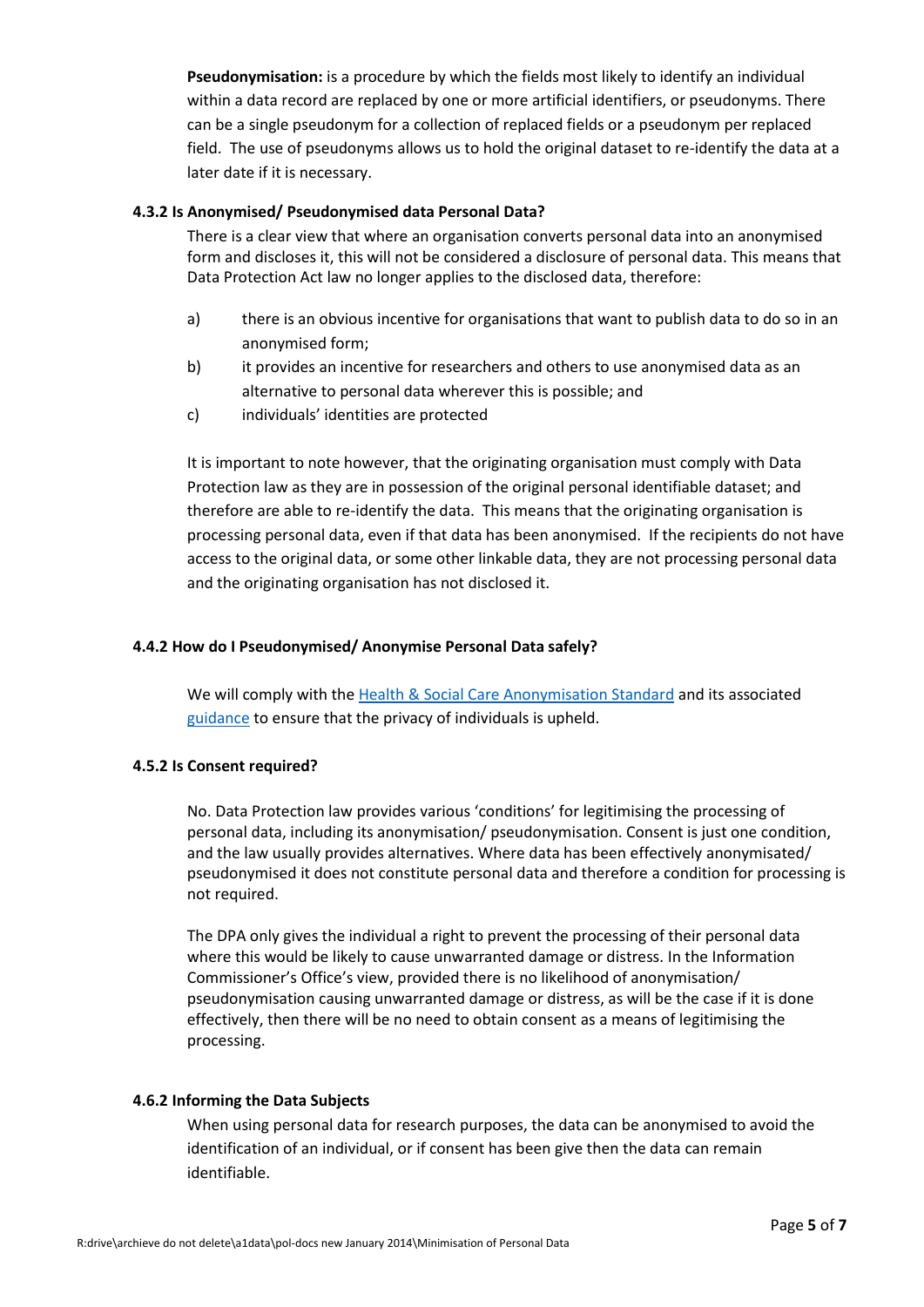We will need to check the relevant privacy notice which explains how they data would be processed to ensure that it correctly advised individuals appropriately that their personal data may be used for research. For example, if a privacy notice advises that we use data for 'service improvement' as a specified purpose you will be able to use personal data for this purpose. Similarly, if you intend to anonymise data for research, you should state in your privacy notice that anonymised data will be used for research purposes.

#### **4.7.2 Retention**

As explained above, the data is no longer viewed as Personal Data therefore the principle to retain no longer than necessary in Data Protection law is not engaged.

#### **4.8.2 Publishing Pseudonymised/ Anonymised Datasets**

It is important to draw a clear distinction between:

- Publication to the world at large, e.g. under the Freedom of Information Act 2000, or open data. Here there is no restriction on the further disclosure or use of the data and no guarantee that it will be kept secure; and
- Limited access, e.g. within a closed community of researchers. Here it is possible to restrict the further disclosure or use of the data and its security can be guaranteed. The advantage of this is that re-identification and other risks are more controllable, and potentially more data can be disclosed without having to deal with the problems that publication can cause

Limited access is particularly appropriate for the handling of anonymised data derived from sensitive source material or where there is a significant risk of re-identification.

Once data has been published under a licence, such as th[e Open Government Licence,](http://www.nationalarchives.gov.uk/doc/open-government-licence/version/2/) it may be impossible to protect it from further use or disclosure or to keep it secure. However, the Open Government Licence does make it clear that while anonymised data falls within the scope of the licence, users and re-users are not permitted to use the data in a way that enables re-identification to take place. However, this may be difficult or impossible to enforce.

#### **4.9.2 Trusted Third Parties**

A trusted third party (TTP) arrangement can be particularly effective where a number of organisations each want to anonymise the personal data they hold for use in a collaborative project. This model is being used increasingly to facilitate large scale research using data collected by a number of organisations.

Typically, the TTP will operate a data repository to which the various participating organisations will disclose their personal data, or alternatively pseudonymise their data at source before providing to the TTP. Where necessary a TTP can be used to convert personal data into an anonymised form. This is particularly useful in the context of research, as it allows researchers to use anonymised data in situations where using raw personal data is not necessary or appropriate. TTPs can be used to link datasets from separate organisations, and then create anonymised records for researchers.

A TTP analyses the data to match the records of individuals who appear in both datasets. A new dataset can be created which contains research data without identifying individuals. The